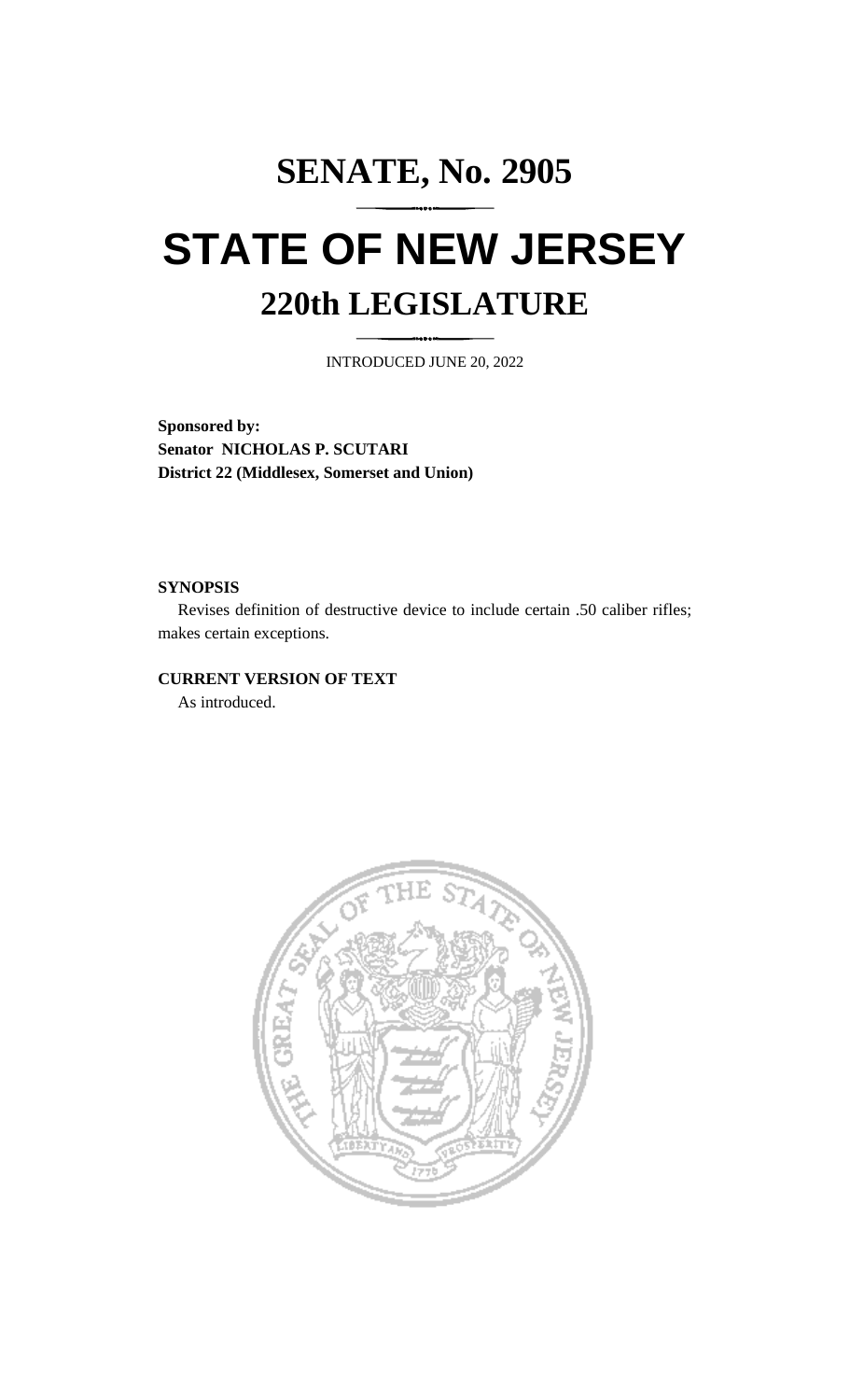**AN ACT** concerning destructive devices, amending N.J.S.2C:39-1 and supplementing chapter 39 of Title 2C of the New Jersey Statutes. **BE IT ENACTED** *by the Senate and General Assembly of the State of New Jersey:* 8 1. N.J.S.2C:39-1 is amended to read as follows: 2C:39-1. Definitions. The following definitions apply to this chapter and to chapter 58: a. "Antique firearm" means any rifle or shotgun and "antique cannon" means a destructive device defined in paragraph (3) of subsection c. of this section, if the rifle, shotgun or destructive 14 device, <u>or replica thereof</u>, as the case may be, is incapable of being fired or discharged, or which does not fire fixed ammunition, regardless of date of manufacture, or was manufactured before 1898 for which cartridge ammunition is not commercially available, and is possessed as a curiosity or ornament or for its historical significance or value. b. "Deface" means to remove, deface, cover, alter or destroy the name of the maker, model designation, manufacturer's serial number or any other distinguishing identification mark or number on any firearm. c. " Destructive device" means any device, instrument or object 25 designed to explode or produce uncontrolled combustion, including: (1) any explosive or incendiary bomb, mine or grenade; (2) any rocket having a propellant charge of more than four ounces or any missile having an explosive or incendiary charge of more than one-quarter of an ounce; (3) any weapon capable of firing a projectile of a caliber greater than 60 caliber, except a shotgun or shotgun ammunition generally recognized as suitable for sporting purposes; (4) any Molotov cocktail or other device consisting of a breakable container containing flammable liquid and having a wick or similar device capable of being ignited. The term **[**does**]** shall not include any device manufactured for the purpose of illumination, distress signaling, line-throwing, safety, or similar purposes ; or (5) any center-fire rifle that is capable of firing a .50 BMG cartridge as defined in subsection ee. of this section. The provisions of this paragraph shall not apply to any antique firearm as defined in subsection a. of this section or any "curio or relic" as defined in 27 CFR 478.11. 44 The provisions of this paragraph also shall not apply to a weapon solely used to fire blank ammunition for the purpose of a living historical reenactment as defined in subsection ff. of this section.

**EXPLANATION – Matter enclosed in bold-faced brackets [thus] in the above bill is not enacted and is intended to be omitted in the law.**

**Matter underlined thus is new matter.**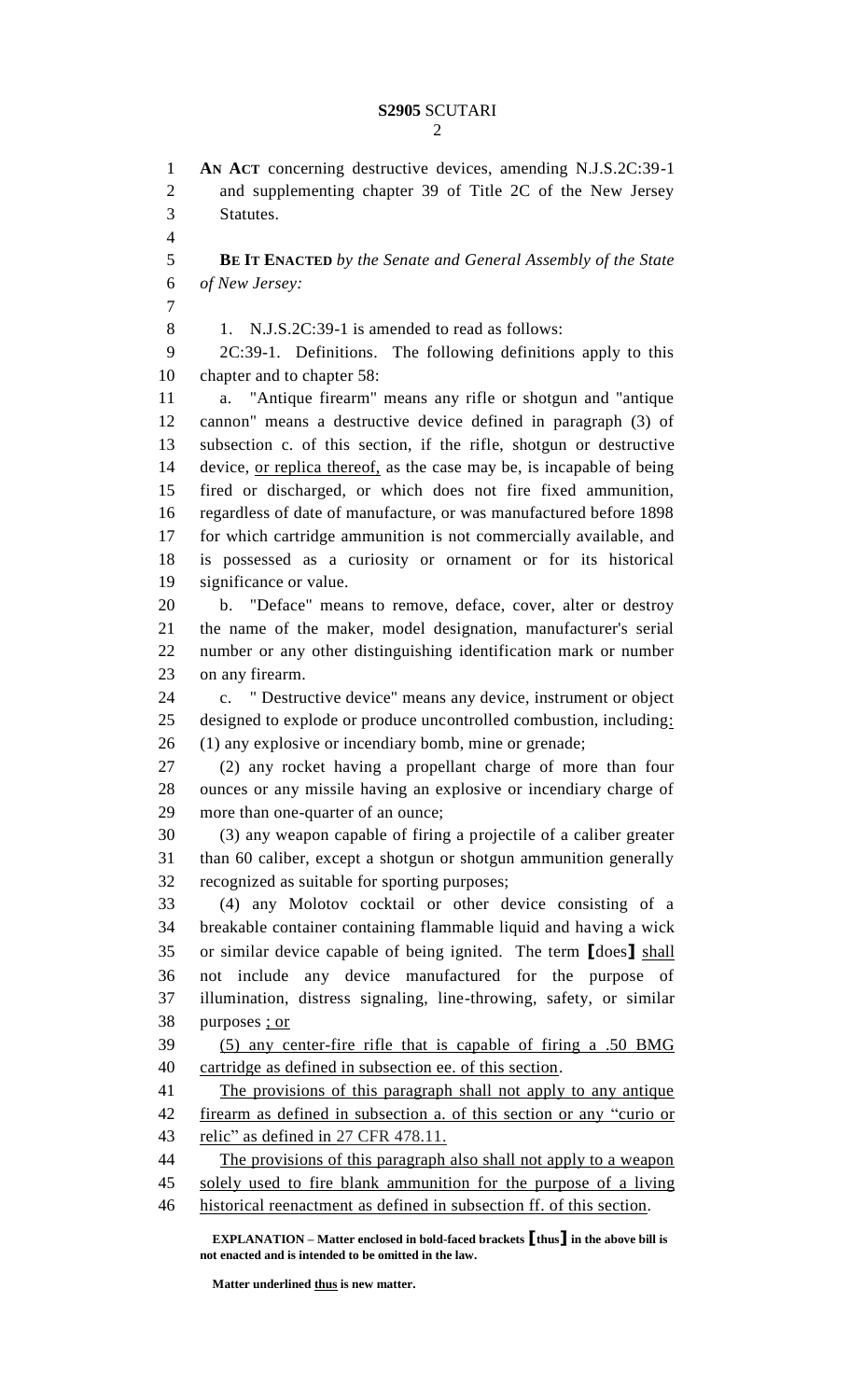d. "Dispose of" means to give, give away, lease, loan, keep for sale, offer, offer for sale, sell, transfer, or otherwise transfer possession.

 e. "Explosive" means any chemical compound or mixture that is commonly used or is possessed for the purpose of producing an explosion and which contains any oxidizing and combustible materials or other ingredients in such proportions, quantities or packing that an ignition by fire, by friction, by concussion or by detonation of any part of the compound or mixture may cause such a sudden generation of highly heated gases that the resultant gaseous pressures are capable of producing destructive effects on contiguous objects. The term shall not include small arms ammunition, or explosives in the form prescribed by the official United States Pharmacopoeia.

 f. "Firearm" means any handgun, rifle, shotgun, machine gun, automatic or semi-automatic rifle, or any gun, device or instrument in the nature of a weapon from which may be fired or ejected any solid projectable ball, slug, pellet, missile or bullet, or any gas, vapor or other noxious thing, by means of a cartridge or shell or by the action of an explosive or the igniting of flammable or explosive substances. It shall also include, without limitation, any firearm which is in the nature of an air gun, spring gun or pistol or other weapon of a similar nature in which the propelling force is a spring, elastic band, carbon dioxide, compressed or other gas or vapor, air or compressed air, or is ignited by compressed air, and ejecting a bullet or missile smaller than three-eighths of an inch in diameter, with sufficient force to injure a person.

 g. "Firearm silencer" means any instrument, attachment, weapon or appliance for causing the firing of any gun, revolver, pistol or other firearm to be silent, or intended to lessen or muffle the noise of the firing of any gun, revolver, pistol or other firearm.

 h. "Gravity knife" means any knife which has a blade which is released from the handle or sheath thereof by the force of gravity or the application of centrifugal force.

 i. "Machine gun" means any firearm, mechanism or instrument not requiring that the trigger be pressed for each shot and having a reservoir, belt or other means of storing and carrying ammunition which can be loaded into the firearm, mechanism or instrument and fired therefrom.

 j. "Manufacturer" means any person who receives or obtains raw materials or parts and processes them into firearms or finished parts of firearms, except a person who exclusively processes grips, stocks and other nonmetal parts of firearms. The term does not include a person who repairs existing firearms or receives new and used raw materials or parts solely for the repair of existing firearms. k. "Handgun" means any pistol, revolver or other firearm originally designed or manufactured to be fired by the use of a single hand.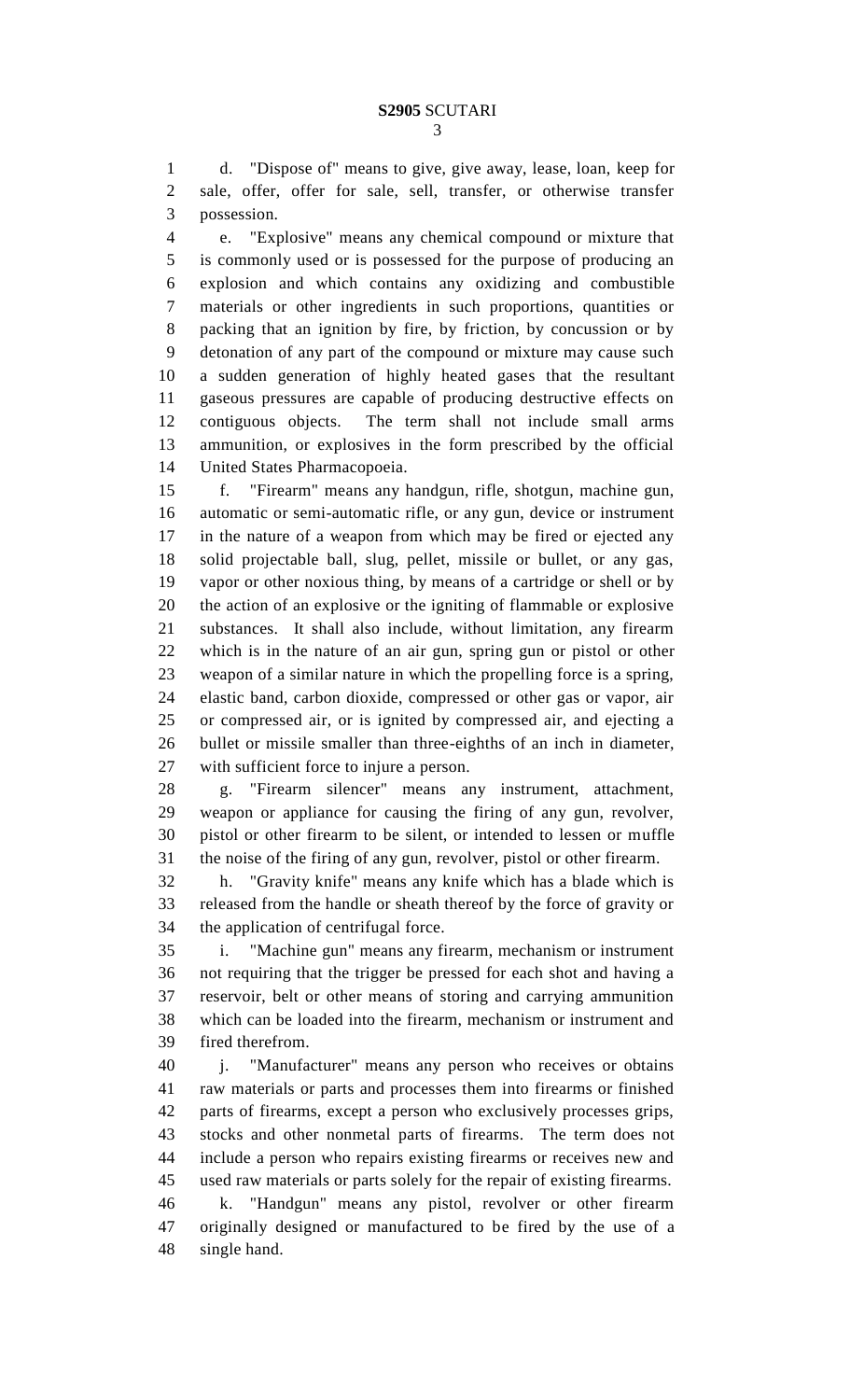l. "Retail dealer" means any person including a gunsmith, except a manufacturer or a wholesale dealer, who sells, transfers or assigns for a fee or profit any firearm or parts of firearms or ammunition which he has purchased or obtained with the intention, or for the purpose, of reselling or reassigning to persons who are reasonably understood to be the ultimate consumers, and includes any person who is engaged in the business of repairing firearms or who sells any firearm to satisfy a debt secured by the pledge of a firearm.

 m. "Rifle" means any firearm designed to be fired from the shoulder and using the energy of the explosive in a fixed metallic cartridge to fire a single projectile through a rifled bore for each single pull of the trigger.

 n. "Shotgun" means any firearm designed to be fired from the shoulder and using the energy of the explosive in a fixed shotgun shell to fire through a smooth bore either a number of ball shots or a single projectile for each pull of the trigger, or any firearm designed to be fired from the shoulder which does not fire fixed ammunition.

 o. "Sawed-off shotgun" means any shotgun having a barrel or barrels of less than 18 inches in length measured from the breech to the muzzle, or a rifle having a barrel or barrels of less than 16 inches in length measured from the breech to the muzzle, or any firearm made from a rifle or a shotgun, whether by alteration, or otherwise, if such firearm as modified has an overall length of less than 26 inches.

 p. "Switchblade knife" means any knife or similar device which has a blade which opens automatically by hand pressure applied to a button, spring or other device in the handle of the knife. q. "Superintendent" means the Superintendent of the State

Police.

 r. "Weapon" means anything readily capable of lethal use or of inflicting serious bodily injury. The term includes, but is not limited to, all (1) firearms, even though not loaded or lacking a clip or other component to render them immediately operable; (2) components which can be readily assembled into a weapon; (3) gravity knives, switchblade knives, daggers, dirks, stilettos, or other dangerous knives, billies, blackjacks, bludgeons, metal knuckles, sandclubs, slingshots, cesti or similar leather bands studded with metal filings or razor blades imbedded in wood; and (4) stun guns; and any weapon or other device which projects, releases, or emits tear gas or any other substance intended to produce temporary physical discomfort or permanent injury through being vaporized or otherwise dispensed in the air.

 s. "Wholesale dealer" means any person, except a manufacturer, who sells, transfers, or assigns firearms, or parts of firearms, to persons who are reasonably understood not to be the ultimate consumers, and includes persons who receive finished parts of firearms and assemble them into completed or partially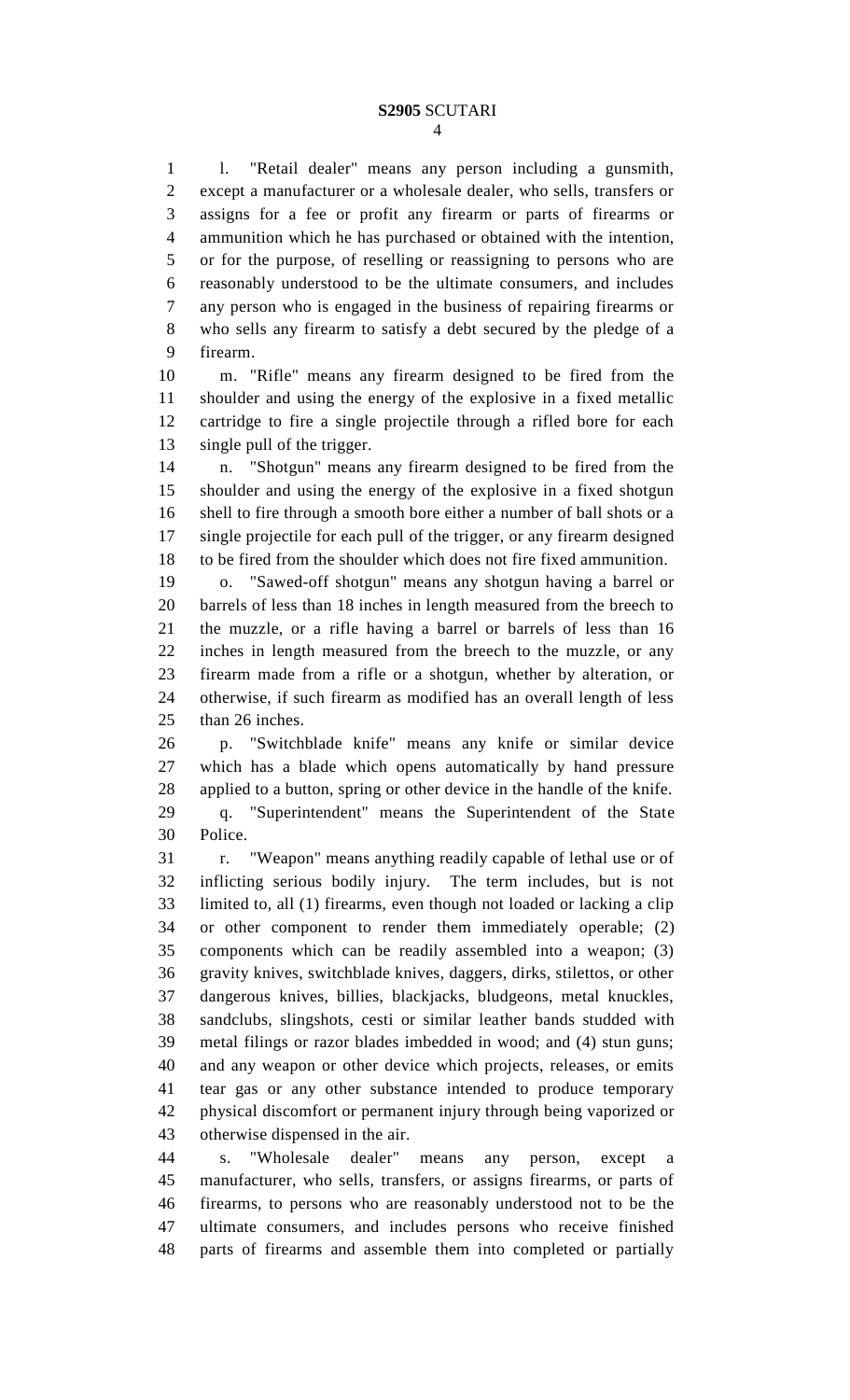completed firearms, in furtherance of such purpose, except that it shall not include those persons dealing exclusively in grips, stocks and other nonmetal parts of firearms. t. "Stun gun" means any weapon or other device which emits an electrical charge or current intended to temporarily or permanently disable a person. u. "Ballistic knife" means any weapon or other device capable of lethal use and which can propel a knife blade. v. "Imitation firearm" means an object or device reasonably capable of being mistaken for a firearm. w. "Assault firearm" means: (1) The following firearms: Algimec AGM1 type Any shotgun with a revolving cylinder such as the "Street Sweeper" or "Striker 12" Armalite AR-180 type Australian Automatic Arms SAR Avtomat Kalashnikov type semi-automatic firearms Beretta AR-70 and BM59 semi-automatic firearms Bushmaster Assault Rifle Calico M-900 Assault carbine and M-900 CETME G3 Chartered Industries of Singapore SR-88 type Colt AR-15 and CAR-15 series Daewoo K-1, K-2, Max 1 and Max 2, AR 100 types Demro TAC-1 carbine type Encom MP-9 and MP-45 carbine types FAMAS MAS223 types FN-FAL, FN-LAR, or FN-FNC type semi-automatic firearms Franchi SPAS 12 and LAW 12 shotguns G3SA type Galil type Heckler and Koch HK91, HK93, HK94, MP5, PSG-1 Intratec TEC 9 and 22 semi-automatic firearms M1 carbine type M14S type MAC 10, MAC 11, MAC 11-9mm carbine type firearms PJK M-68 carbine type Plainfield Machine Company Carbine Ruger K-Mini-14/5F and Mini-14/5RF SIG AMT, SIG 550SP, SIG 551SP, SIG PE-57 types SKS with detachable magazine type Spectre Auto carbine type Springfield Armory BM59 and SAR-48 type Sterling MK-6, MK-7 and SAR types Steyr A.U.G. semi-automatic firearms USAS 12 semi-automatic type shotgun Uzi type semi-automatic firearms Valmet M62, M71S, M76, or M78 type semi-automatic firearms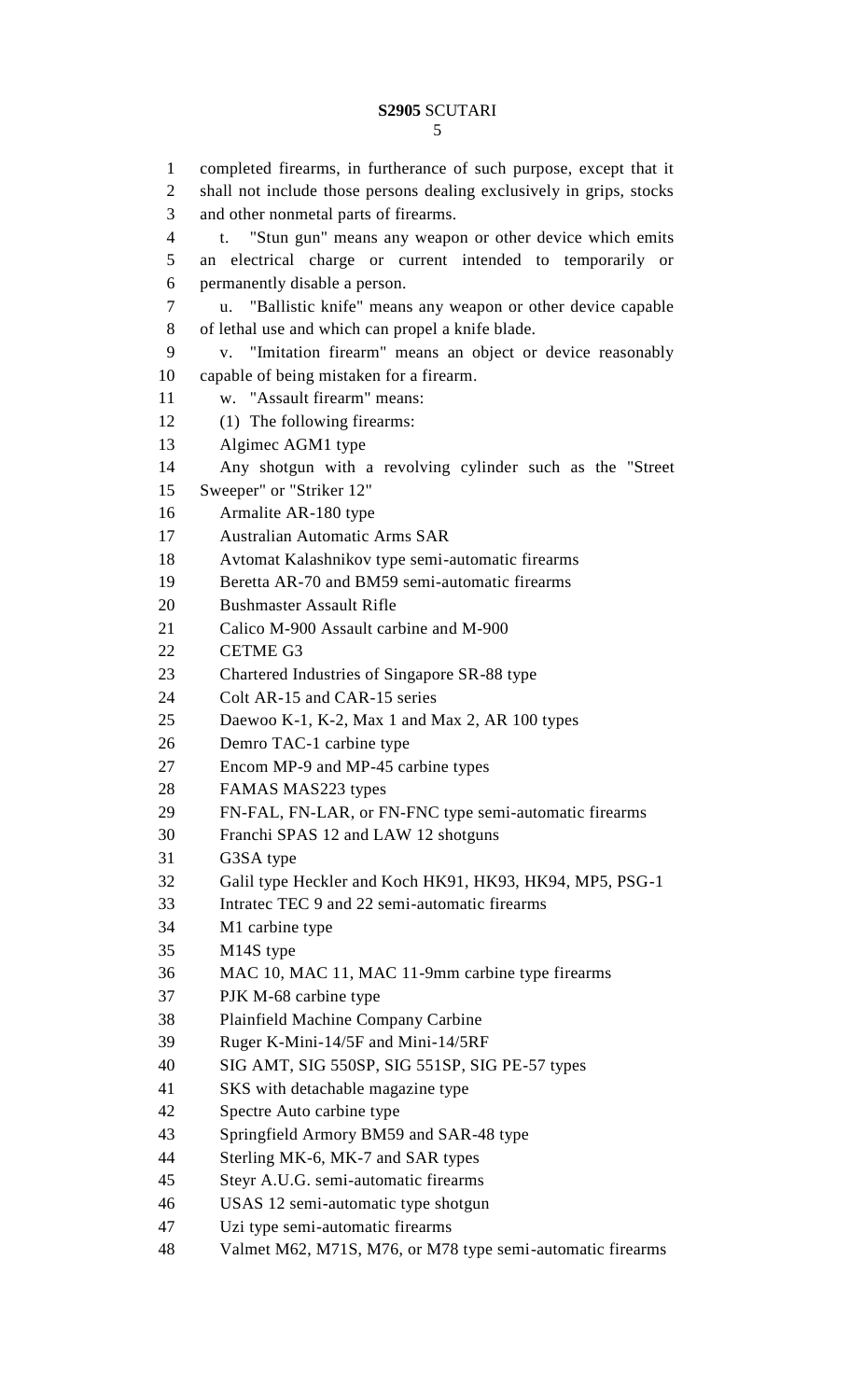Weaver Arm Nighthawk. (2) Any firearm manufactured under any designation which is substantially identical to any of the firearms listed above. (3) A semi-automatic shotgun with either a magazine capacity exceeding six rounds, a pistol grip, or a folding stock. (4) A semi-automatic rifle with a fixed magazine capacity exceeding 15 rounds. (5) A part or combination of parts designed or intended to convert a firearm into an assault firearm, or any combination of parts from which an assault firearm may be readily assembled if those parts are in the possession or under the control of the same person. x. "Semi-automatic" means a firearm which fires a single projectile for each single pull of the trigger and is self-reloading or automatically chambers a round, cartridge, or bullet. y. "Large capacity ammunition magazine" means a box, drum, tube or other container which is capable of holding more than 15 rounds of ammunition to be fed continuously and directly therefrom into a semi-automatic firearm. z. "Pistol grip" means a well-defined handle, similar to that found on a handgun, that protrudes conspicuously beneath the action of the weapon, and which permits the shotgun to be held and fired with one hand. aa. "Antique handgun" means a handgun manufactured before 1898, or a replica thereof, which is recognized as being historical in nature or of historical significance and either (1) utilizes a match, friction, flint, or percussion ignition, or which utilizes a pin-fire cartridge in which the pin is part of the cartridge or (2) does not fire fixed ammunition or for which cartridge ammunition is not commercially available. bb. "Trigger lock" means a commercially available device approved by the Superintendent of State Police which is operated with a key or combination lock that prevents a firearm from being discharged while the device is attached to the firearm. It may include, but need not be limited to, devices that obstruct the barrel or cylinder of the firearm, as well as devices that immobilize the trigger. cc. "Trigger locking device" means a device that, if installed on a firearm and secured by means of a key or mechanically, electronically or electromechanically operated combination lock, prevents the firearm from being discharged without first deactivating or removing the device by means of a key or mechanically, electronically or electromechanically operated combination lock. dd. "Personalized handgun" means a handgun which incorporates within its design, and as part of its original manufacture, technology which automatically limits its operational use and which cannot be readily deactivated, so that it may only be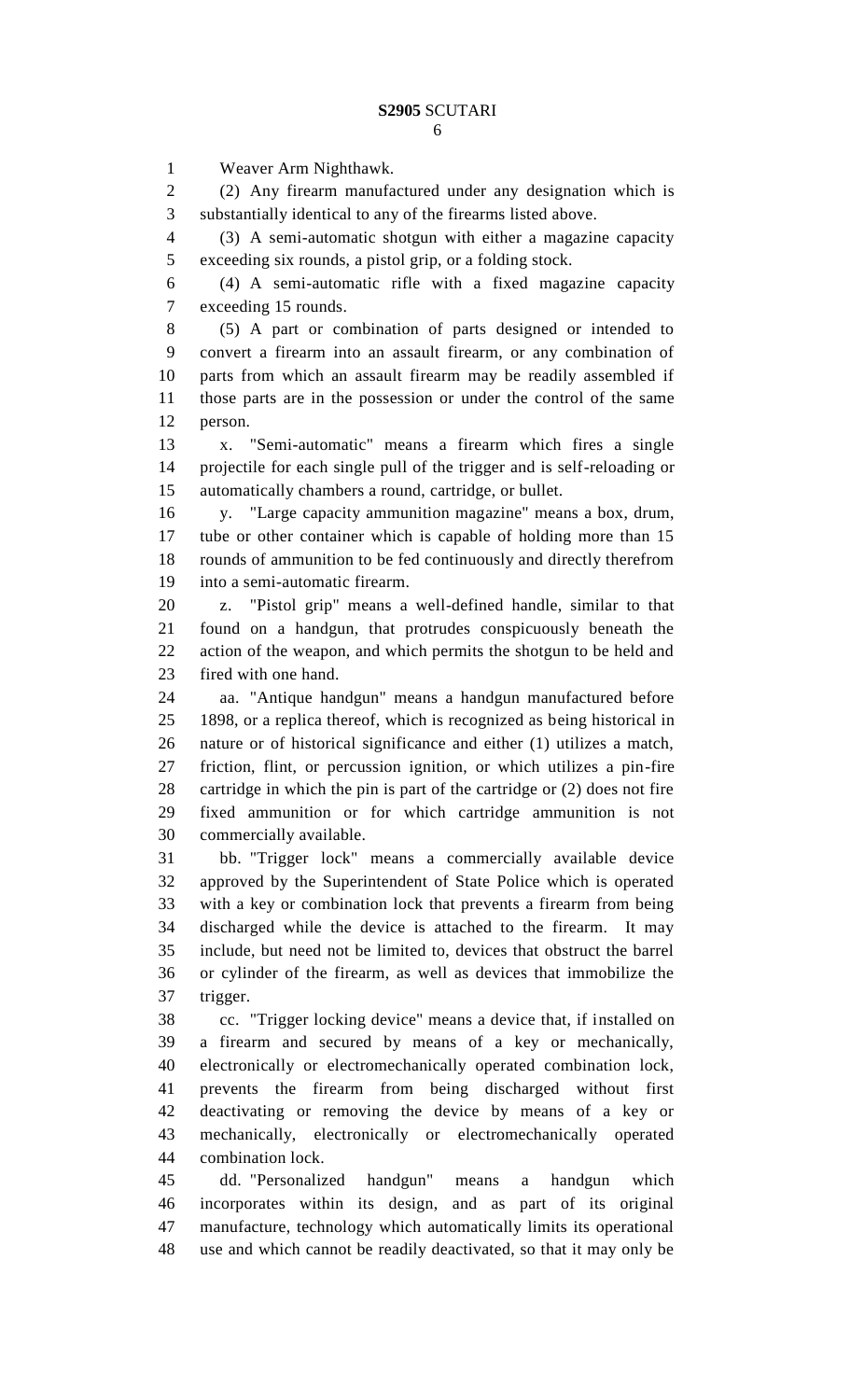fired by an authorized or recognized user. The technology limiting the handgun's operational use may include, but not be limited to: radio frequency tagging, touch memory, remote control, fingerprint, magnetic encoding and other automatic user identification systems utilizing biometric, mechanical or electronic systems. No make or model of a handgun shall be deemed to be a "personalized handgun" unless the Attorney General has determined, through testing or other reasonable means, that the handgun meets any reliability standards that the manufacturer may require for its commercially available handguns that are not personalized or, if the manufacturer has no such reliability standards, the handgun meets the reliability standards generally used in the industry for commercially available handguns. 14 ee. ".50 BMG cartridge" means a cartridge that is designed and 15 intended to be fired from a center-fire rifle and that meets all of the following criteria: (1) it has an overall length of 5.54 inches from the base to the tip of the bullet; (2) the bullet diameter for the cartridge is from .510 inches to and including .511 inch; (3) the case base diameter for the cartridge is from .800 inches to and including .804 inch; and (4) the cartridge case length is 3.91 inches. ff. "Living historical reenactment" means a depiction of historical characters, scenes, historical life, or events for entertainment, education, or historical documentation through the wearing or use of period, historical, antique or vintage clothing, accessories, firearms, weapons, and other implements of the historical period. (cf: P.L.2019, c.164, s.6) 2. (New section) a. A person who lawfully owned a center- fire rifle that is capable of firing a .50 BMG cartridge before the rifle was prohibited under the provisions of paragraph (5) of subsection c. of N.J.S.2C:39-1 by the enactment of P.L. , c. (C. ) (pending before the Legislature as this bill) shall register that firearm within one year of the enactment of P.L. , c. (C. ) (pending before the Legislature as this bill). In order to register a prohibited firearm, the owner shall: (1) complete a registration statement, in the form to be prescribed by the Superintendent of State Police; and (2) pay a registration fee of \$50 for each prohibited weapon. b. An applicant who resides in a municipality with an organized full-time police department shall register the firearm with the chief law enforcement officer of the municipality. All other applicants shall register the firearm with the Superintendent of State Police.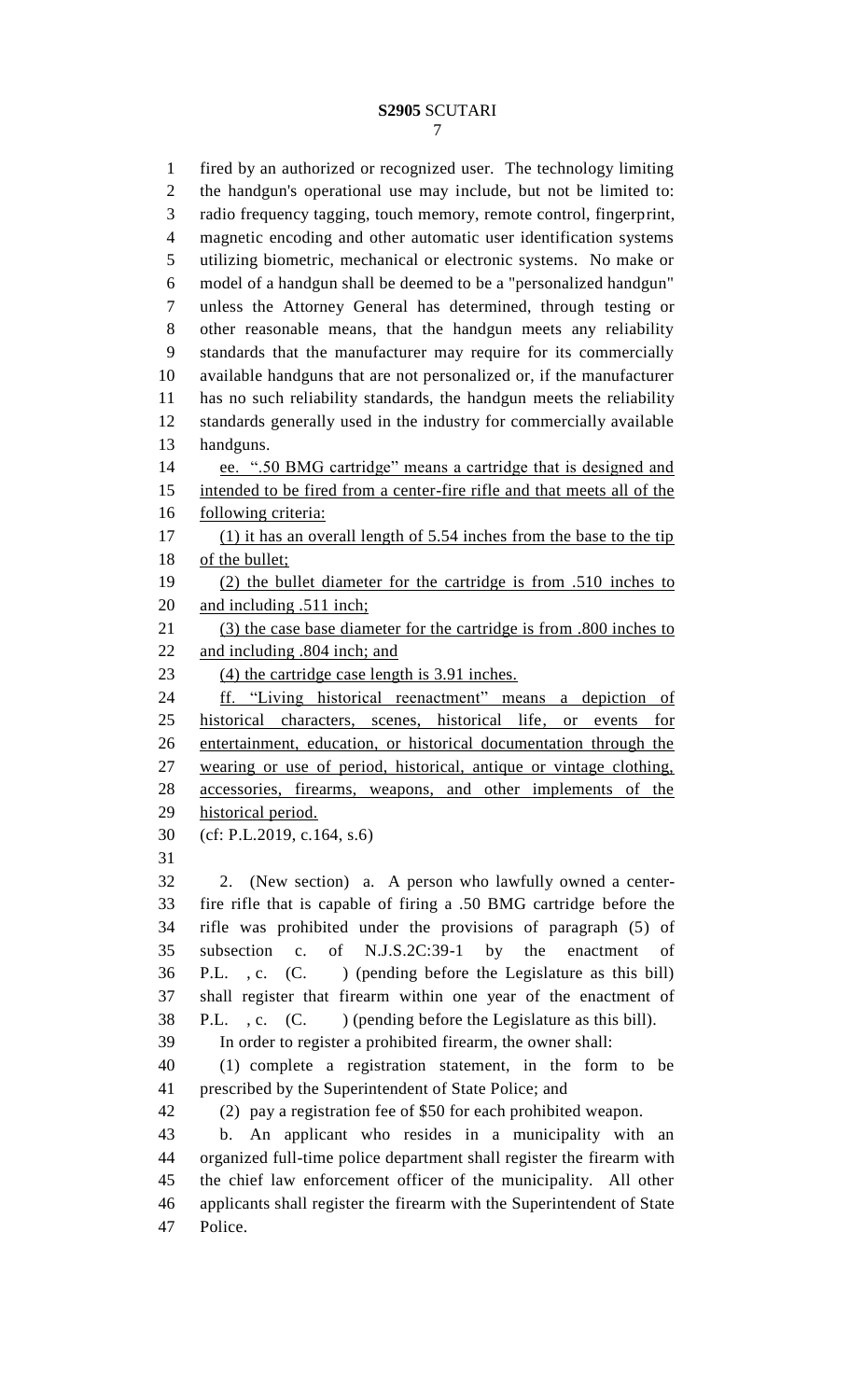1 c. Within 60 days of the effective date of P.L., c. (C. ) (pending before the Legislature as this bill), the superintendent shall prepare the form of registration statement required under subsection a. of this section and shall provide a suitable supply of statements to each organized full-time municipal police department and each State Police station.

 d. One copy of the completed prohibited firearm registration statement shall be returned to the registrant, a second copy shall be sent to the superintendent, and, if the registration takes place at a municipal police department, a third copy shall be retained by that municipal police department.

 e. If the owner of a prohibited firearm that has been registered pursuant to this section dies, the owner's heirs or estate shall, within 90 days, dispose of that firearm in accordance with the provisions of section 3 of P.L. , c. (C. )(pending before the Legislature as this bill).

 f. If a prohibited firearm registered pursuant to this section is used in the commission of a crime, the registrant of that prohibited firearm shall be civilly liable for any damages resulting from that crime.

 The liability imposed by this subsection shall not apply (1) if the firearm used in the commission of that crime was stolen and the registrant reported the theft of the weapon to law enforcement authorities within 36 hours of the registrant's knowledge of the theft or (2) prior to the commission of the crime, the registrant lawfully transferred the firearm to another person.

 g. The provisions of this paragraph shall not apply to any antique firearm, curio or relic, or weapon solely used to fire blank ammunition for the purpose of a living historical reenactment in accordance with the provisions of paragraph (5) of subsection c. of N.J.S.2C:39-1

 3. (New section) a. A person who lawfully owned a center- fire rifle that is capable of firing a .50 BMG cartridge prohibited under the provisions of paragraph (5) of subsection c. of N.J.S.2C:39-1 on the effective date of P.L. , c. (pending before the Legislature as this bill) and does not register it pursuant to section 2 of P.L. , c. (C. )(pending before the Legislature as this bill) may retain possession of that firearm for a period not to exceed one year from that effective date. During that time period, the owner of the prohibited firearm shall either:

 (1) transfer the prohibited firearm to a person or firm lawfully entitled to own or possess such weapon;

(2) render the prohibited firearm inoperable; or

 (3) voluntarily surrender the prohibited firearm pursuant to N.J.S.2C:39-12.

 b. If the owner of the prohibited firearm elects to render the weapon inoperable, the owner shall file a certification on a form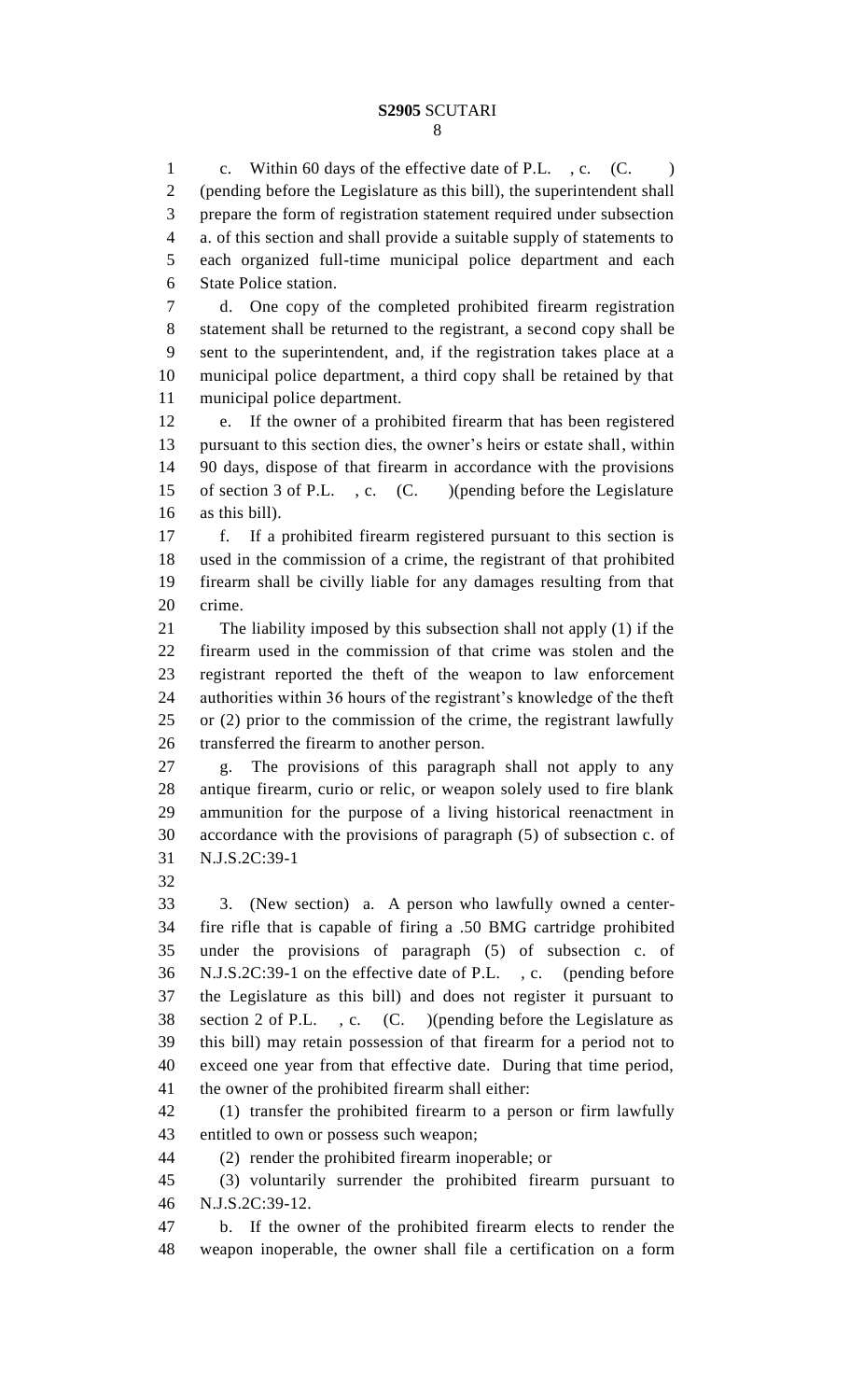prescribed by the superintendent indicating the date on which the weapon was rendered inoperable. This certification shall be filed with either the chief law enforcement officer of the municipality in which the owner resides or, in the case of an owner who resides in a

 municipality which does not have a full-time police department, with the superintendent.

 

 c. As used in this section, "inoperable" means that the firearm is altered in such a manner that it cannot be immediately fired and that the owner or possessor of the firearm does not possess or have control over the parts necessary to make the firearm operable.

 d. The provisions of this paragraph shall not apply to any antique firearm, curio or relic, or weapon solely used to fire blank ammunition for purpose of a living historical reenactment in accordance with the provisions of paragraph (5) of subsection c. of N.J.S.2C:39-1

 4. This act shall take effect on the first day of the third month next following the date of enactment, but the Superintendent of State Police may take any anticipatory action in advance thereof as shall be necessary for the implementation of this act.

## STATEMENT

 This bill revises the definition of "destructive device" so that it includes certain rifles capable of firing a projectile of 50 caliber or greater. Specifically, the bill applies to center-fire rifles capable of firing a .50 browning machine gun cartridge (BMG). The bill defines a ".50 BMG cartridge" as a cartridge that is designed and intended to be fired from a center-fire rifle and that meets all of the following criteria:

 (1) it has an overall length of 5.54 inches from the base to the tip of the bullet;

 (2) the bullet diameter for the cartridge is from .510 inches to and including .511 inch;

 (3) the case base diameter for the cartridge is from .800 inches to and including .804 inch; and

(4) the cartridge case length is 3.91 inches.

 The prohibition on this weapon would not apply to antique firearms or firearms defined as a curio or relic by federal regulation. Under 27 CFR 478.11, curio or relic is defined firearms which are of special interest to collectors by reason of some quality other than is associated with firearms intended for sporting use or as offensive or defensive weapons.

 Additionally, the prohibition would not apply to a 50 caliber or greater weapon solely used to fire blank ammunition for purpose of a living historical reenactment. The bill defines a "living historical reenactment" as a depiction of historical characters, scenes,